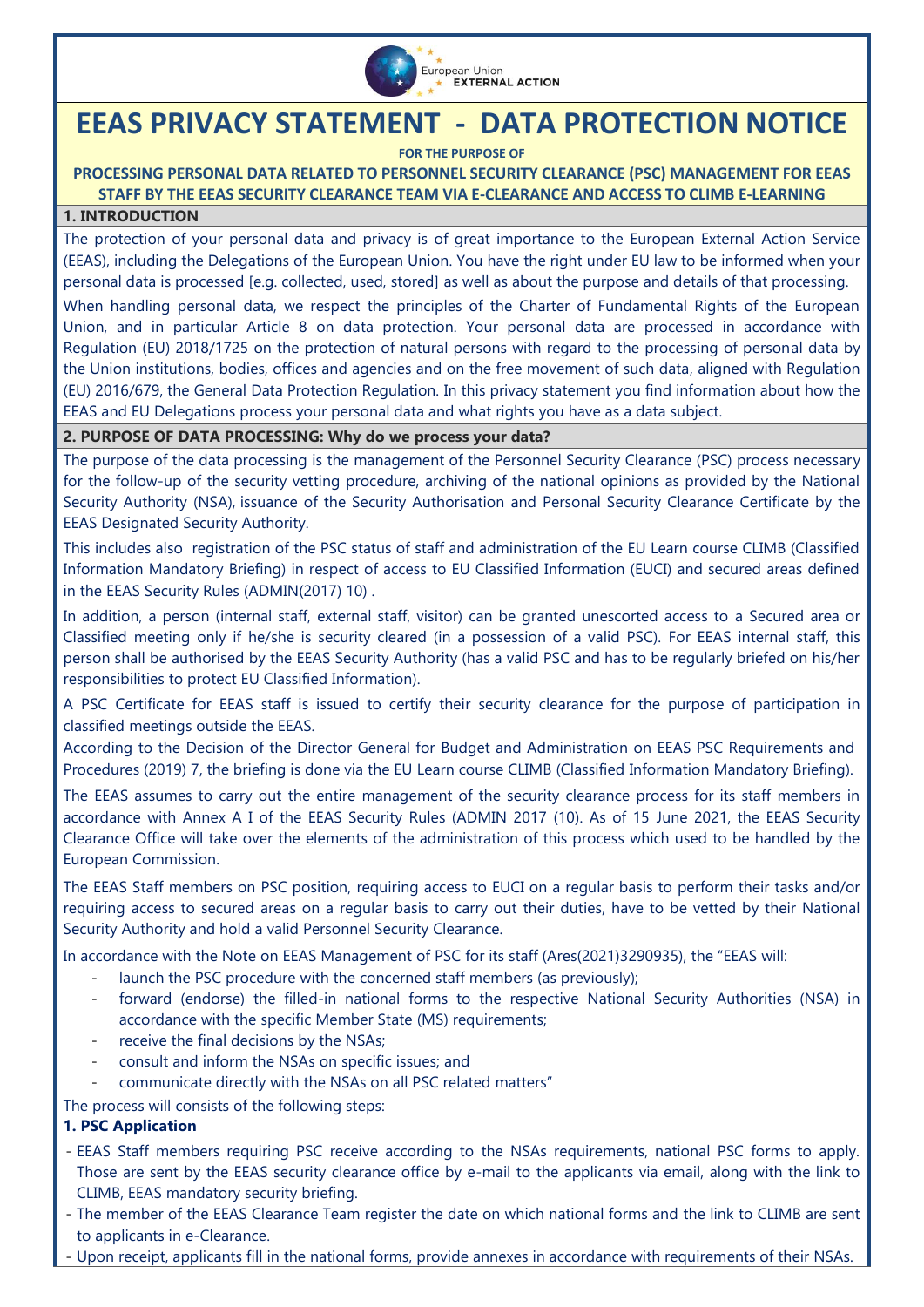- When completed, the documents will be returned to the EEAS Clearance Office according to the requirements of the NSA (either by internal mail in a sealed envelope (diplomatic pouch for EU DELs), either via SECEM-encrypted email to EEAS Clearance Office FMB, or via an online application related to the NSA (Belgium and other MSs).
- Returned files in some cases (depending on the national requirements) will be physically or digitally stamped and signed by the Designated Security Officer – Team Leader of EEAS Security Clearance Team – or by a member of the EEAS Security Clearance Team in his/her absence, in accordance with the requirements of the NSAs.
- The filled in PSC questionnaires will be sent to the NSAs according to the requirements of the NSAs: either via registered post to the Permanent Representations in Brussels, either by registered post to the NSAs or via encrypted email to the NSAs.
- Member of EEAS Clearance Team will register in e-Clearance the date on which national forms are sent to NSAs.
- Upon receipt, NSA of applicant will carry out the vetting process and will inform EEAS Clearance Office of the outcome, in accordance with the requirements of the NSA: either by email or via registered post (delivered only with signature of the recipient) (this takes aproximatelly from 1 up to 18 months depending on the NSA procedures).

#### **2. PSC Registration**

A member of EEAS Clearance Team will open the outcome file to register the PSC details\* in PSC management system e-Clearance\*\*. According to the Art 20, Annex I, "a database on the security clearance (PSC) status of all staff placed under the responsibility of the EEAS and of EEAS contractors' personnel shall be maintained by the EEAS".

In addition, a person (internal staff, external staff, visitor) can be granted unescorted access to Secured area or Classified meeting only if he/she is security cleared (in a possession of a valid PSC or Authorisation to access EUCI).

For EEAS Internal staff, this person shall be Authorised by the EEAS Security Authority (has a valid PSC and has been regularly briefed on his/her responsibilities to protect EU Classified Information).

According to the DG BA Decision on EEAS PSC Requirements and Procedures (ADMIN (2019) 7), the briefing is done via the EU Learn course CLIMB (Classified Information Mandatory Briefing).

\*PSC details consist of date the PSC is issued and period of validity.

\*\*e-Clearance corporate system is a tool supporting the Security Division to fulfil the above requirements and purpose. It contains PSC and CLIMB information on all personnel requiring or requesting access to EUCI or Secured areas.

#### **3. PSC Certificate Generation**

- e-Clearance automatically generates a PSC Certificate for staff participating in classified meetings outside the EEAS. This Certificate is a pdf document and is sent from the functional mailbox of the EEAS Security Clearance Team to the security officer of the inviting organisation.

#### **4. PSC Filing**

- PSCs will be filed in matching country folder and stored in EEAS Clearance Office strongbox. Access to the office is managed by an electronic lock.

**For EEAS staff:** officials, CA, TA, SNE and external contactors added in Sysper **:**

e-Clearance retrieves the following information directly from Sysper:

- Per ID, Name, surname, Country of birth, Nationality, Date of birth, Gender, Department, Statutory Link, Assignment End Date, Administrative Address.
- CLIMB certificate (pdf) signed by the person, and the date the course was completed

**For External Staff:** EU MSs Permanent Representations, NATO EU Cell staff, contractors, visitors and participants in classified meetings, military or civilian crisis management exercises:

The Security office of the person sends his/her PSC to the EEAS Security Clearance Office. The information related to: Name, Surname, Nationality, date of birth and gender is taken from the PSC itself and registered manually into e-Clearance.

#### **For all:**

The personal record contains in addition the level of the PSC, the date the PSC was granted and its period of validity.

#### CLIMB (an EU Learn based online course)

The concerned staff will receives automatic invitation (email with link to CLIMB) from the e-Clearance system and personnel will be invited to do the briefing. Once successfully completed the briefing completion data will be transferred automatically from EU Learn Database to e-Clearance.

On this basis, e-Clearance will send to the participant (only internal staff) via e-mail the course certificate (pdf) with integrated (new) features allowing to sign electronically (Name, Surname, Data, time, EEAS Logo). The signature is based on EULogin Authentication. Once signed the signature date of will be saved in e-Clearance.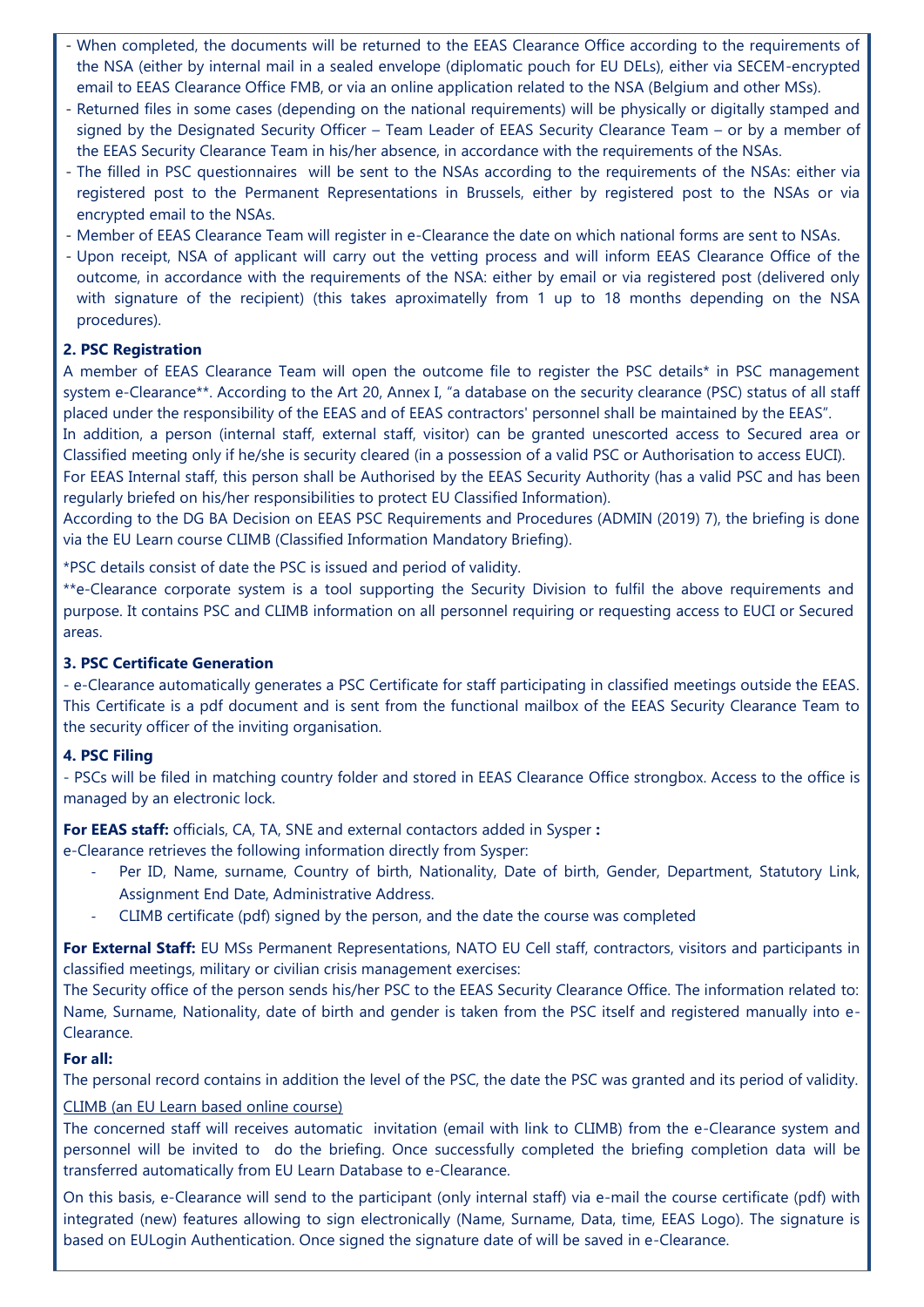#### **3. DATA PROCESSED: What data do we process?**

The data, including personal data, which may be processed for that purpose are the following:

#### **EEAS staff** or staff with Sysper record

Per ID, Name, surname, Country of birth, Nationality, Date of birth, Gender, Department, Statutory Link, Assignment End Date, Administrative Address.

(All imported from SYSPER automatically).

CLIMB certificate (pdf) signed by the person, and the date the course was completed

#### Manually added for **external staff**

Name, Surname, Nationality, date of birth and gender.

**For all**: the level of the PSC, the date the PSC was granted and its period of validity

#### **4. DATA CONTROLLER: Who is entrusted with processing your data?**

The data controller determining the purpose and the means of the processing activity is the European External Action Service (EEAS). The EEAS Division entrusted with managing the personal data processing under the supervision of the Head of Division is the following organisational entity:

# **HQ Security and EEAS Security Policy, BA.SI.2**

#### **5. RECIPIENTS OF THE PERSONAL DATA: Who has access to your data?**

The recipients of your data may be:

- Members of the EEAS Clearance team
- Members of the EEAS Security Policy sector (CLIMB course responsible Read only)
- Internal Accreditation Team (Read only)
- EEAS Security managers (Read only)
- Investigators (Read only)

Personal data is not intended to be transferred to a third country or an international organisation, except where necessary for providing access to recipients as described above. In case of international transfers appropriate safeguards are ensured in accordance with Chapter V of Regulation (EU) 2018/1725. The given information will not be communicated to third parties, except where necessary for the purposes outlined above.

#### **6. ACCESS, RECTIFICATION AND ERASURE OF DATA: What rights do you have?**

You have the right of access to your personal data and the right to correct your inaccurate, or incomplete personal data taking into account the purpose of the processing. The right of rectification can only apply to factual data processed. Under certain conditions, you have the right to ask the deletion of your personal data or restrict their use as well as to object at any time to the processing of your personal data on grounds relating to your particular situation. We will consider your request, take a decision and communicate it to you without undue delay and in any event within one month of receipt of the request. That period may be extended by two further months where necessary. For more detailed legal references, you can find information in Articles 14 to 21, 23 and 24 of Regulation (EU) 2018/1725. In specific cases, restrictions under Article 25 of the Regulation may apply. If you wish to exercise your rights or have questions concerning the processing of your personal data, you may address them to the Data Controller via the functional mailbox:

# **EEAS-SECURITY-CLEARANCE@EEAS.EUROPA.EU**

#### **7. LEGAL BASIS: On what grounds we collect your data?**

Processing is necessary to ensure security of EU Classified information and of secured areas, i.e. for the management and functioning of the EEAS (Article 5(1)a of Regulation (EU) 2018/1725 and to comply with the legal requirement in the Security Rules (Article 5(1)b of Regulation (EU) 2018/1725.